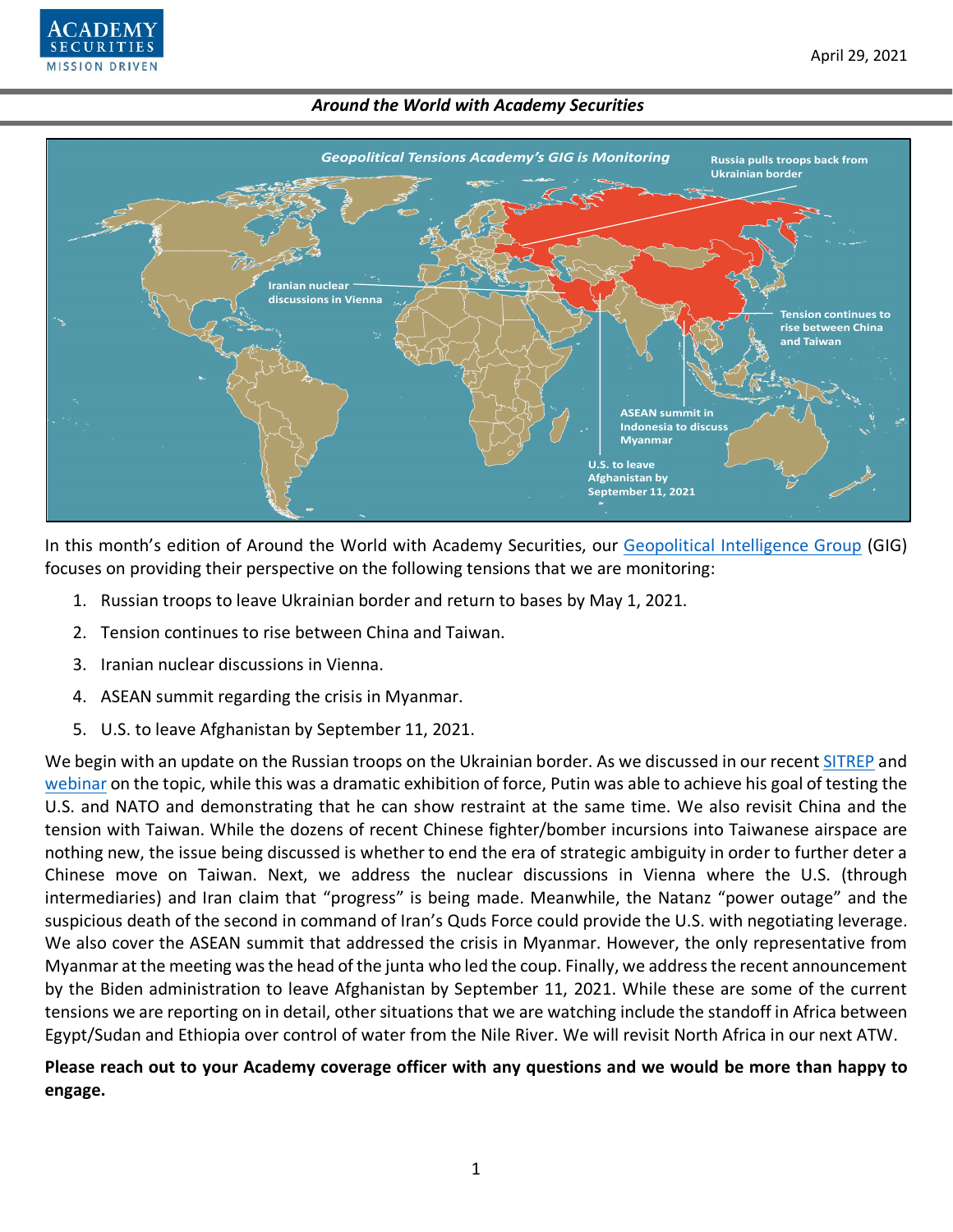

# **Front and Center: Russian Troops to Leave Ukrainian Border**

As we reported in our recent [SITREP](https://www.academysecurities.com/russian-troop-increase-on-the-ukrainian-border/) and [webinar,](https://www.youtube.com/watch?v=mvMB5qDBK50) our Geopolitical Intelligence Group was closely monitoring the build up of Russian troops on the Ukrainian border. However, on April 22, the troops were ordered back to their bases by May 1. The timing of this announcement seemed strange since it was the day after Putin's State of the Nation address where he warned the west not to cross any "red lines". However, Putin also praised himself for showing "utmost restraint" in the face of "unfriendly actions" toward Russia



while also saying, "if someone takes our good intentions as indifference or weakness and aims to fully burn or even detonate these bridges himself, he should know that Russia's response will be asymmetrical, swift, and tough." Meanwhile, jailed opposition leader Alexei Navalny announced on April 23 that he would be ending his hunger strike, which is good news as his health was failing rapidly and National Security Advisor Jake Sullivan had warned Russia of consequences if Navalny were to die in prison.

So, what was Putin's strategy with respect to the buildup and subsequent withdrawal? We believe that he was sending a message and demonstrating his capabilities, while at the same time, showing the world that he can restrain himself. It is important to note that much of the equipment will still remain in place in preparation for exercises in the fall. With respect to Navalny, it would not be a good outcome for Putin if he were to die, especially with the potential for upcoming protests in the spring and a significant level of social unrest among the Russian people due to the weak economy and the impact of COVID. However, our Geopolitical Intelligence Group expects Putin to find additional ways to distract his population from Russia's own internal issues.

*"It's difficult to define what exactly was behind President Vladimir Putin's ordering of Russian troops and equipment to mass on the Ukrainian border and in the Black Sea off the coast of Ukraine. What is clear is that he is a master of escalation tactics that he learned well during the Cold War. The U.S. military and NATO tend to view military conflict in the extreme that once escalation starts, we expect full scale conflict. Putin, on the other hand, operates in the far left or in the "grey zone" of the conflict continuum. He ratchets up pressure forcing others to expect the worst-case scenario and then he backs off while gaining power and influence through the fear and uncertainty he just created.* While others feared full-scale conflict in Ukraine, Putin left the scene after projecting his influence and affirming his *power to the Russian people, the people of Ukraine, NATO, and the U.S. His "snap inspection" exercise also left heavy weapons in place near the border after the pullout. This adds even more uncertainty regarding how quickly Russian troops could redeploy and fall back on those weapons and take the next step in the escalation of conflict. It's a chess game he plays well by keeping his adversaries in fear of his next move." General Robert Walsh*

*"Putin's actions create fear and anxiety, reinforce Russian nationalism at home, and provide a rehearsal/preparation for any future attack. Demonstrating capability is a huge statement of political will which also teststhe international response and ability to respond. It can also condition the environment to believe the next iteration is also a demonstration rather than the real thing. Going back to bases for most of the forces is a signal of future intent. I am sure that the Russian military has left people and gear in place to rapidly return." General Frank Kearney*

*"Putin did what we expected. He reminded everyone who was watching (who wasn't?) that he had much more to gain with the threat of a deeper invasion into Ukraine than pulling the trigger and ordering the invasion. He showed that Russia has a capable military and that he sets the agenda. Putin successfully diverted attention away from the internal challenges of the upcoming Parliamentary elections in a few months, the Navalny hunger strike from which he cannot avoid blame, and a sluggish economy that although suffered only a 3% contraction during the pandemic,*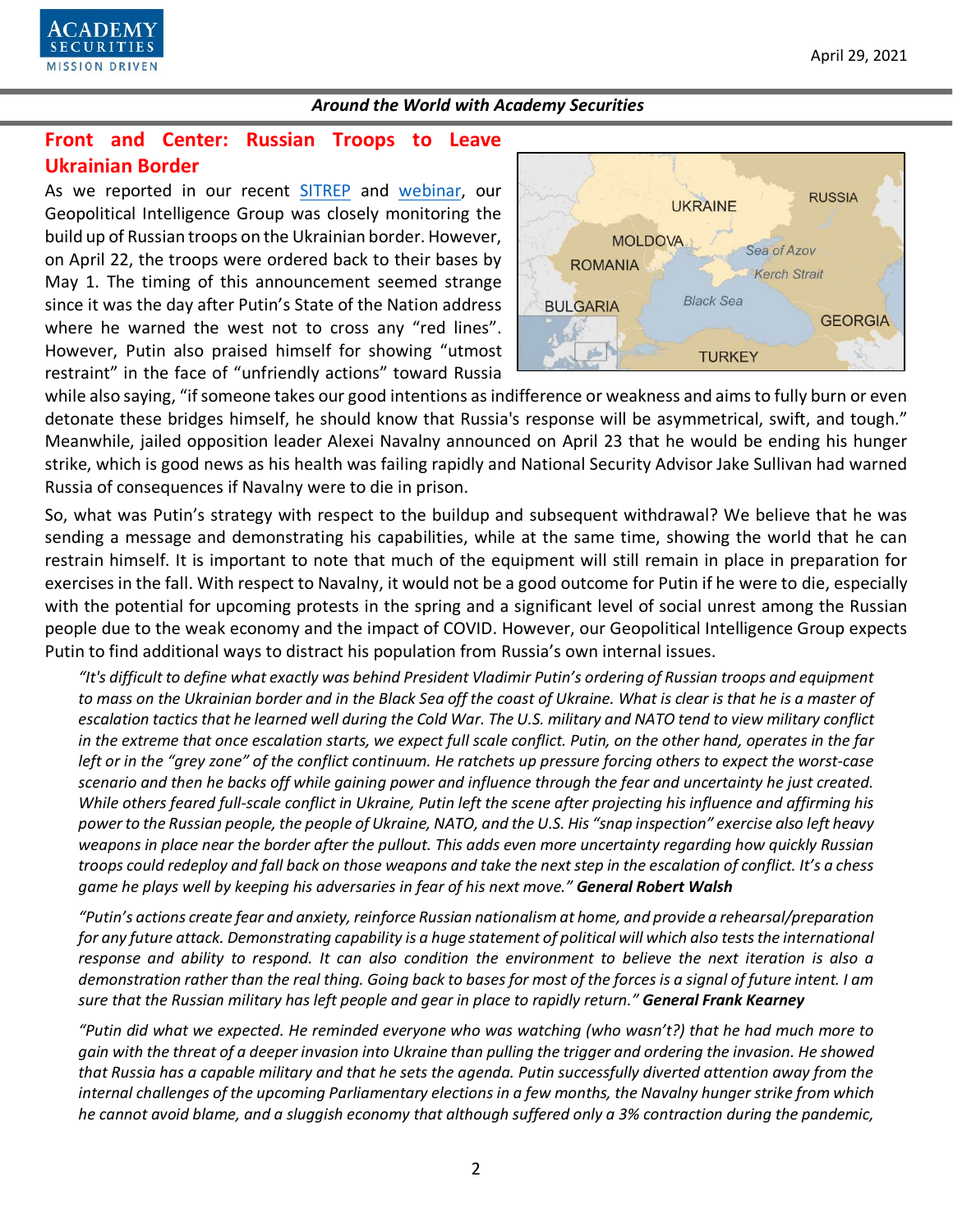

*remains mostly isolated and choked by government control. Even Putin's newest buddy, President Erdogan of Turkey, walked away from him during his display of brinksmanship and classic Russian adventurism." General Spider Marks*

*"I agree with Spider. His people love to see him stand up to the U.S./western world, even when he decides in the end to walk away. I would add that his posturing and then standing down also chips away at the lack of trust that he suffers from within Europe, especially from the progressives. They yearn to trust him and all the other strong men who they see as having suffered under the west (especially the U.S.). Ukraine will continue to be an issue as it is a centuries old point of aspiration of Russia's going back to Catherine the Great." General Mastin Robeson*

# **China | Taiwan Tension**

As we addressed in our previous [ATW,](https://www.academysecurities.com/wordpress/wp-content/uploads/2021/03/Around-the-World-with-Academy-Securities_3_31_21.pdf) the tension (on many fronts) between the U.S. and China does not seem to be abating anytime soon. The U.S./China meetings in Alaska in March made it abundantly clear that the two sides do not see eye to eye on a variety of issues including human rights (Uighurs in Xinjiang), Hong Kong (national security law), economic coercion against other countries, cyber, sanctions, or Taiwan. As the U.S. vows to hold China accountable, will the strategy of strategic ambiguity with respect to Taiwan have to evolve? Some people, such as Richard Haass, who is the President of the Council on Foreign Relations, believes that this era could be coming to an end and that might be helpful in heading off a military confrontation. He believes, "the time has come for the United States to introduce a policy of strategic clarity: one that makes explicit that the United States would respond to any Chinese use of force against Taiwan," and that



"such a policy would lower the chances of Chinese miscalculation, which is the likeliest catalyst for war in the Taiwan Strait." There are definitely a few schools of thought on this issue as others believe that this strategy has avoided provoking China. However, what is clear is that China is getting stronger militarily, much faster than expected. The timing to modernize its military (on par with the U.S.) has now moved up from 2035 to 2027. China's cyber and nuclear weapons programs, in addition to is missile and submarine capabilities, are also improving rapidly.

One other question to consider is how does the economic relationship with Taiwan come into play? While China is reliant on Taiwan (and the U.S.) for its integrated circuits, that vulnerability is not overlooked. China is currently focused on its own domestic manufacturing capability for semiconductors and its goal is to gain independence from its reliance on foreign suppliers. If China does achieve this level of economic decoupling, in conjunction with its drive toward military parity with the U.S., it could be just a matter of time before China does indeed make a move on Taiwan and the U.S. and its regional allies need to be watching this closely.

*"China continues to take pages out of Russian President Vladimir Putin's "grey zone" playbook of conflict escalation. Chinese actions leave doubt in everyone's mind on whether President Xi will order an invasion of Taiwan or not. It sounds very familiar to what is ongoing along the Russia/Ukraine border. We should not expect an imminentinvasion of Taiwan. China is taking the long view of conflict and sees the game playing in their favor with every passing day. Taiwan is being worn out by China's ever-increasing intimidation and at the same time, and more importantly, their economies are depending more and more on each other. Taiwan Semiconductor Manufacturing, the largest power broker in microchips, recently stated that 22% of its sales were from mainland China, a slight increase from the previous year. The Chinese Communist Party's goal is to slowly influence the Taiwanese people in understanding China's overwhelming economic, military, and diplomatic power. The countries that recognize Taiwan continue to fall due to Beijing's Belt and Road Initiative influence. Just like Russia, China remains committed to the left side of the conflict continuum and is unwilling to risk the chance of failure in an invasion attempt until it is a fait accompli." General Robert Walsh*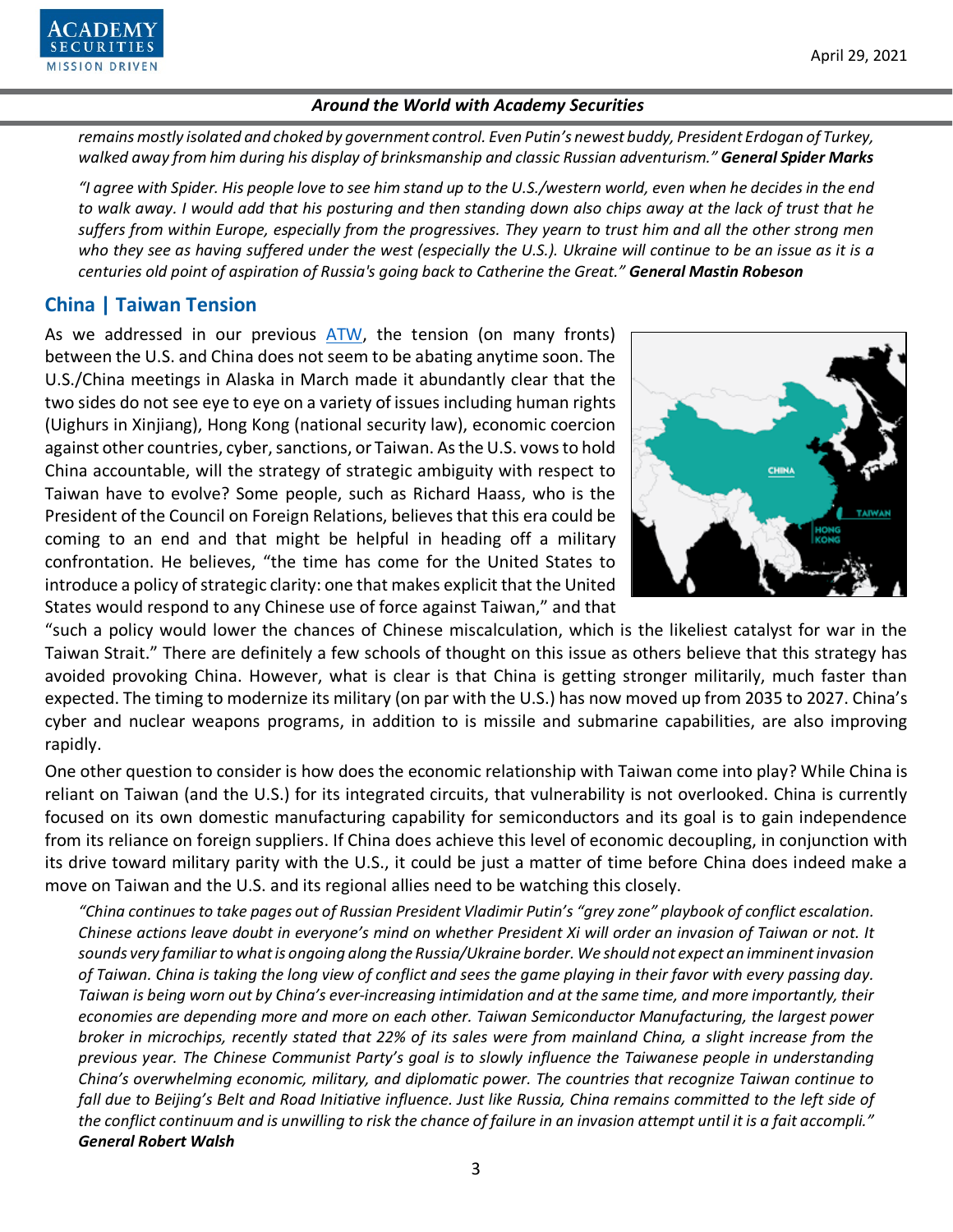

*"I still believe that the Chinese will absorb Taiwan once they completely demonstrate to the U.S. military that a fight is a losing proposition and that we cannot respond in time to prevent military success. Continual activity conditions the adversaries, including the Taiwanese government. I think ambiguity will remain the U.S. policy because a declaration of support could produce the takeover we want to avoid. Once the Chinese have complete confidence of military dominance, we will see activities to destabilize the government and that will test U.S. resolve." General Frank Kearney*

*"China will not intentionally confront Taiwan militarily in the near-term. Its military is still no match for the U.S. military which will certainly provide support to Taiwan if the mainland communists decide to attack. China very much believes that it can achieve unification, or in this case, death by a thousand cuts. China would love to provoke a military response and cast the U.S. or the Taiwanese as the aggressors. Alternatively, patience continues to be China's greatest strength. China's hawks are the strongest, most influential voice in the CCP and asymmetric strategies guide their operational planning. Taiwan will eventually rejoin the 23 provinces of the People's Republic, but Beijing is in no hurry. In fact, China may be taking a page from the U.S. strategy during the Cold War in which Washington forced Moscow into a military buildup that cratered their economy and accelerated the collapse of the Soviet Union. China's military is rapidly improving and demonstrations of force and capability may cause the U.S. to exhaust itself with an unsustainable "guns and butter" economic policy." General Spider Marks*

*"I agree with Spider here as well, though I think the defense in depth measures Taiwan has taken in the past 4 years, including the new jets we sold them, and the stronger rhetoric that both Trump and now Biden have addressed China with will cause China to take a slower and more cautious approach. Not sure I see any economic issues that would cause China to move more aggressively. It is not in their best interest to get drawn into a protracted war or to go toe to toe with the U.S." General Mastin Robeson*

*"I would not put it past the PRC if they acted sooner rather than later on Taiwan. From their perspective, they may view the current administration as not willing to oppose them militarily if they move physically on Taiwan. It would be a gutsy move, but look at what they did in the South China Sea and U.S. did not take any action, so I would caveat a move on Taiwan as a wild card." General David Deptula*

## **Iranian Nuclear Talks in Vienna**

Earlier this month, Iran and the U.S. (via intermediaries) agreed to meet in Vienna and discuss restoring the nuclear deal agreed to in 2015. These talks, which are the first in over four years, are significant to note, but the two sides are still very far apart and the "preconditions" set by both the U.S. and Iran will not make these negotiations any easier. An example of these preconditions is that Iran has requested that all sanction be removed before any deal can be agreed upon. As time continues to run short before the upcoming elections in Iran, the chances of agreeing to a deal in the coming weeks remains slim. One major factor that came to light in a leaked audio tape on April 25 was the relationship between the Iranian



Foreign Minister Mohammad Javad Zarif and the Revolutionary Guard. In the tape, Zarif said that the Revolutionary Guard holds the power and is the entity that really makes the decisions in Iran. This means that Zarif's influence and power are limited, which comes at a critical time in the negotiations.

Making the situation more delicate are the rumors of continued Israeli covert activities in Iran. On April 11, it was reported that an explosion at the Iranian Natanz nuclear facility took out the power for the underground centrifuges used to enrich uranium. In response, Iran announced that it would begin enriching uranium to 60%, its highest level ever. A few days later, it was announced that Brig. Gen. Mohammad Hosseinzadeh Hejazi, the second in command of the Quds Force of the Revolutionary Guard, mysteriously died of heart disease. If this was indeed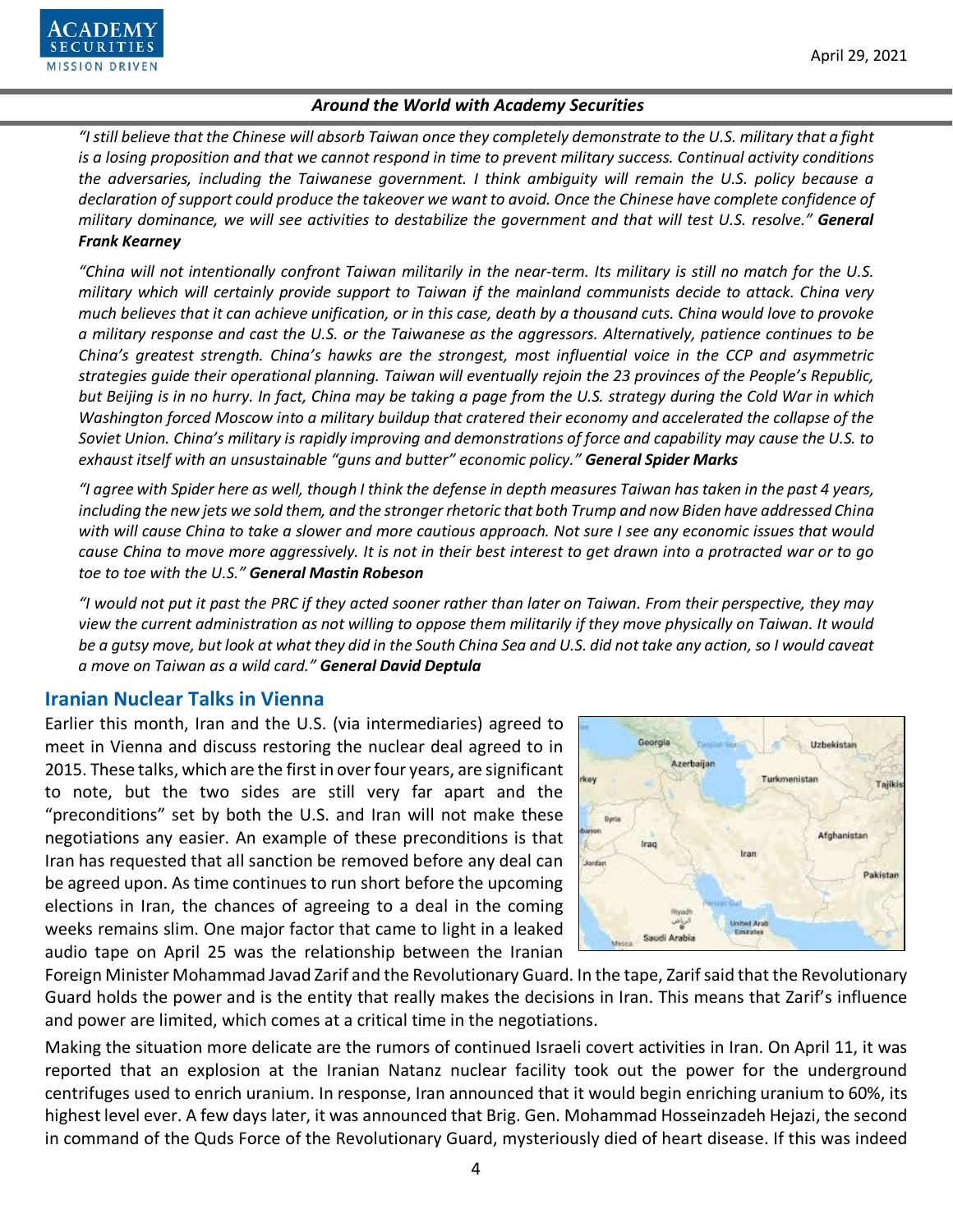

an intentional act, it would mark the third high profile Iranian to be assassinated in the past 18 months (including the nuclear scientist Mohsen Fakhrizadeh and Quds Force Commander Qasem Soleimani). At the very least, these covert actions will further reduce any leverage the Iranians have in the discussions. These internal and external factors will continue to make any potential deal very difficult to navigate, even as the U.S. representatives have said that the talks have been "constructive" and both sides have said that "some progress" has been made. While a deal is by no means imminent, the real question is can Iran be trusted to abide by any kind of agreement? Also, the recent incident in the northern Persian Gulf this week where a U.S. warship fired warning shots at an Iranian Revolutionary Guard vessel that came within 68 yards of it reminds us that tensions will continue to rise even while discussions are taking place.

*"Iran cannot be trusted from a U.S. point of view but from an Iranian point of view, neither can we. Sanctions relief is the goal and will drive any return to the JCPOA. The escalation of enrichment and other activities are bargaining tools to gain leverage. An agreement prior to Iranian elections seems hard to accomplish now so conditions are being set for the next round." General Frank Kearney*

*"Many are touting the recently initiated indirect negotiations between the U.S. and Iran as moving forward in a positive direction. However, there are others who view the leverage put on Iran by the Trump administration needing to go further and choke Iran's ballistic missile and regional ambitions. Initially, the Biden administration seemed to move in that direction by wanting to "lengthen and strengthen" a new agreement. They seem to have backed off that position and are now willing to go back to where they were during the Obama administration with the Joint Comprehensive Plan of Action." General Robert Walsh*

# **Myanmar Update**

As we reported in our previous [ATW,](https://www.academysecurities.com/wordpress/wp-content/uploads/2021/03/Around-the-World-with-Academy-Securities_3_31_21.pdf) even as protests continue, the military junta that seized power in the coup on February 1, 2021 and detained State Counselor Aung San Suu Kyi and President Win Myint still controls the country. As the junta, led by General Min Aung Hlaing, continues to crack down on the protests, over 700 people have been killed and over 3,000 others have been detained. In response, the citizens of Myanmar have tried to shut down the economy in an effort to force the military to transfer power back to the democratically elected government. As the situation worsens, the Association of Southeast Asian Nations(ASEAN) finally stepped in and tried to broker a resolution to the violence.

However, the only party from Myanmar that took part in the ASEAN



discussions was General Min Aung Hlaing (with no representation by the National Unity Government). Even though a consensus was reached at the meeting on five primary points: ending violence, a constructive dialogue among all parties, a special ASEAN envoy to facilitate the dialogue, acceptance of aid, and a visit by the envoy to Myanmar, the situation is far from resolved. There was no resolution regarding what to do about the political prisoners and no timeline was given to end the violence. The U.S. has imposed sanctions on the junta, most recently on two companies with ties to the country's military. However, there has been some pushback by some corporations (including a major U.S. energy company) that has stated sanctions could impact its operations in the country.

*"I see the U.S. gradually letting this one go. We have no interests in Myanmar that would necessitate action and we certainly are not looking for another location to engage in a protracted fight. We made our noise, but we do not have the stomach nor desire to engage. Hlaing's participation will only hasten our willingness to dissipate sanctions, especially if his contributions at the ASEAN summit reinforce our aims and goals in the region…and if he is smart, they will." General Mastin Robeson*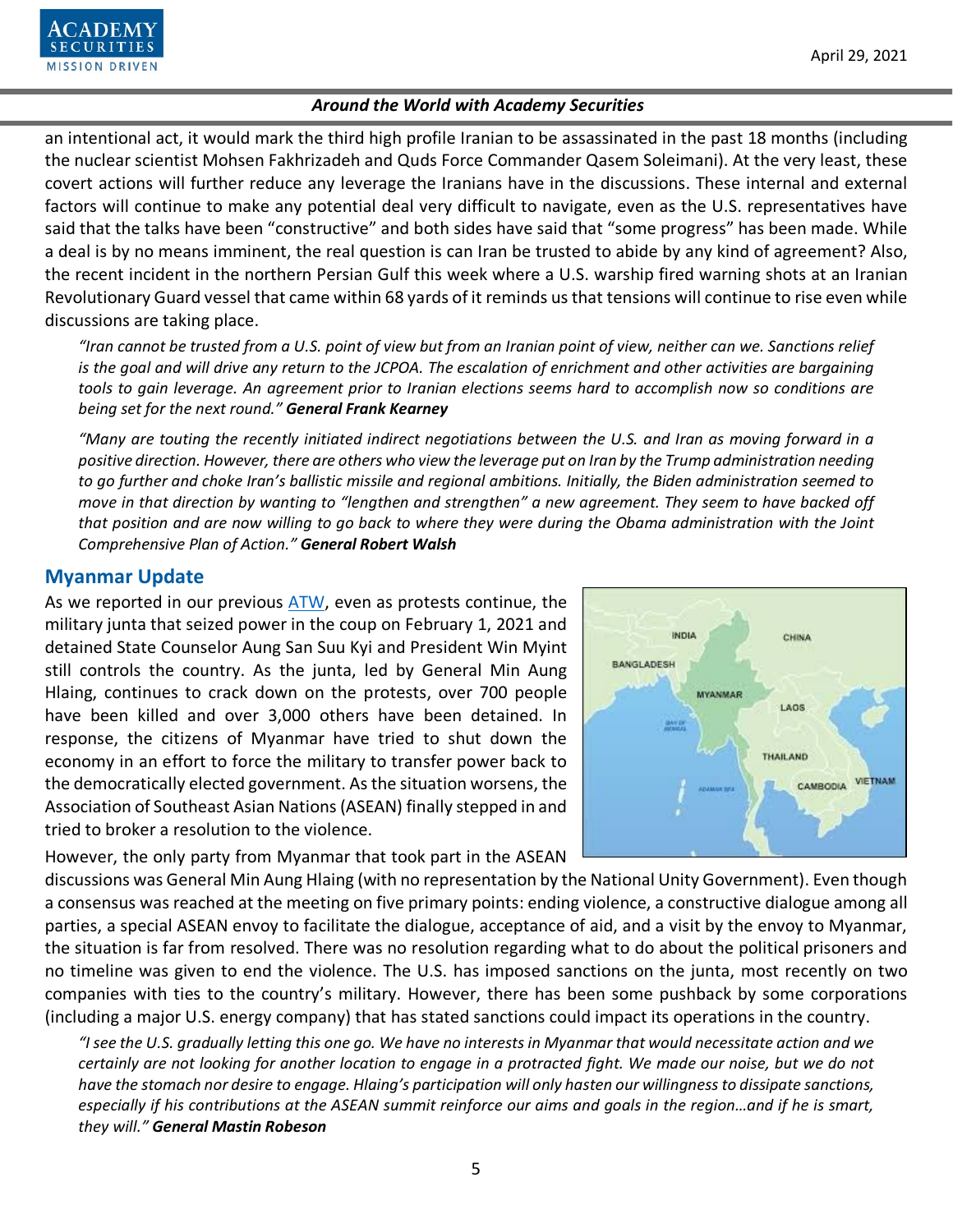

*"ASEAN is not NATO and many ASEAN members lean towards authoritarianism (Thailand, Brunei, Vietnam, Laos, Cambodia, Philippines) and have a strong history of non-interference, so I expect the Myanmar military leaders to promise a plan for free and fair elections in the future when conditions are right but will provide no timeline commitments. Because we have no vital interests (only our interest to support and promote human rights and democracy), we will continue to work with allies and partners to diplomatically resolve the situation through negotiation using the ASEAN nations." General KK Chinn*

# **U.S. to Leave Afghanistan**

On April 14, President Biden announced that the drawdown of the last 2,500 U.S. troops in Afghanistan would commence on May 1 and would end by September 11, 2021. The move to having all troops out of the country will not be "conditions-based" because the goal is to actually leave and shift priorities to other regions of the world including the threats from China, Russia, Iran, and North Korea. With the timeline laid out, how will the Taliban respond? They did not abide by the previous peace agreement made during the Trump administration. The Doha agreement, which was signed by former Secretary of State Pompeo in February 2020, consisted of an agreement to leave Afghanistan by May 1, 2021 if the Taliban officially ended all support for extremist organizations and began intra-Afghan peace discussions.



However, the intra-Afghan discussions have not achieved much and the Taliban have stepped up attacks on Afghan troops and expanded their area of control. In addition, the planned April peace conference in Turkey (which was meant to be a summit including 20 nations to further intra-Afghan negotiations) was postponed until after Ramadan (with no new date set) because the Talban refused to meet with anyone until all "foreign forces" were out of Afghanistan. As the U.S. and NATO forces begin the final withdrawal process, what is the path forward in Afghanistan? Bottom line is that the Afghan security forces "need to be ready" according to General Miller, who is head of the U.S.-led coalition in Afghanistan. However, unless the peace deal is firmly in place, civil war could ensue and the Taliban could end up controlling Afghanistan once again. While there will likely continue to be a presence by U.S. intelligence officials, any resurgence of an extremist threat to the U.S. must be identified quickly.

*"President Biden set a new deadline to withdraw the 2,500 U.S. troops by September 11, 2021. It is an extension from the previous Trump administration date of May 1. General Frank McKenzie, the U.S. Central Command Commander, testified that it will be difficult for the Afghan military to hold the ground they're on now without the support they've been used to over many years. It's a reiteration of the priorities President Biden set in the recently released Interim National Security Strategy Guidance to shift the focus away from counterterrorism and towards China, Russia, North Korea, and Iran. The situation will rapidly deteriorate after U.S. and NATO forces leave unless there is a commitment of training forces that remain that could help stabilize the situation." General Robert Walsh*

*"Afghanistan is ungoverned and will remain ungoverned (outside of Kabul). It is essential that the U.S. stay engaged at a sustainable level through military-to-military exchanges, professional military training, and intelligence sharing. DOD knows how to conduct foreign internal defense operations that meet minimal expectations and the new definition of what success looks like in Afghanistan. The ground will always shift underneath us. The U.S. must be sufficiently present to recognize those shifts in order to assist the Afghan government in shaping its responses to them." General Spider Marks*

*"Within a year the Taliban will control Afghanistan. Likely they will make an effort to control activities of terrorist organizations to prevent U.S. actions. I don't see any conditions short of another planned attack on the homeland (from Afghanistan) that would cause our return." General Frank Kearney*